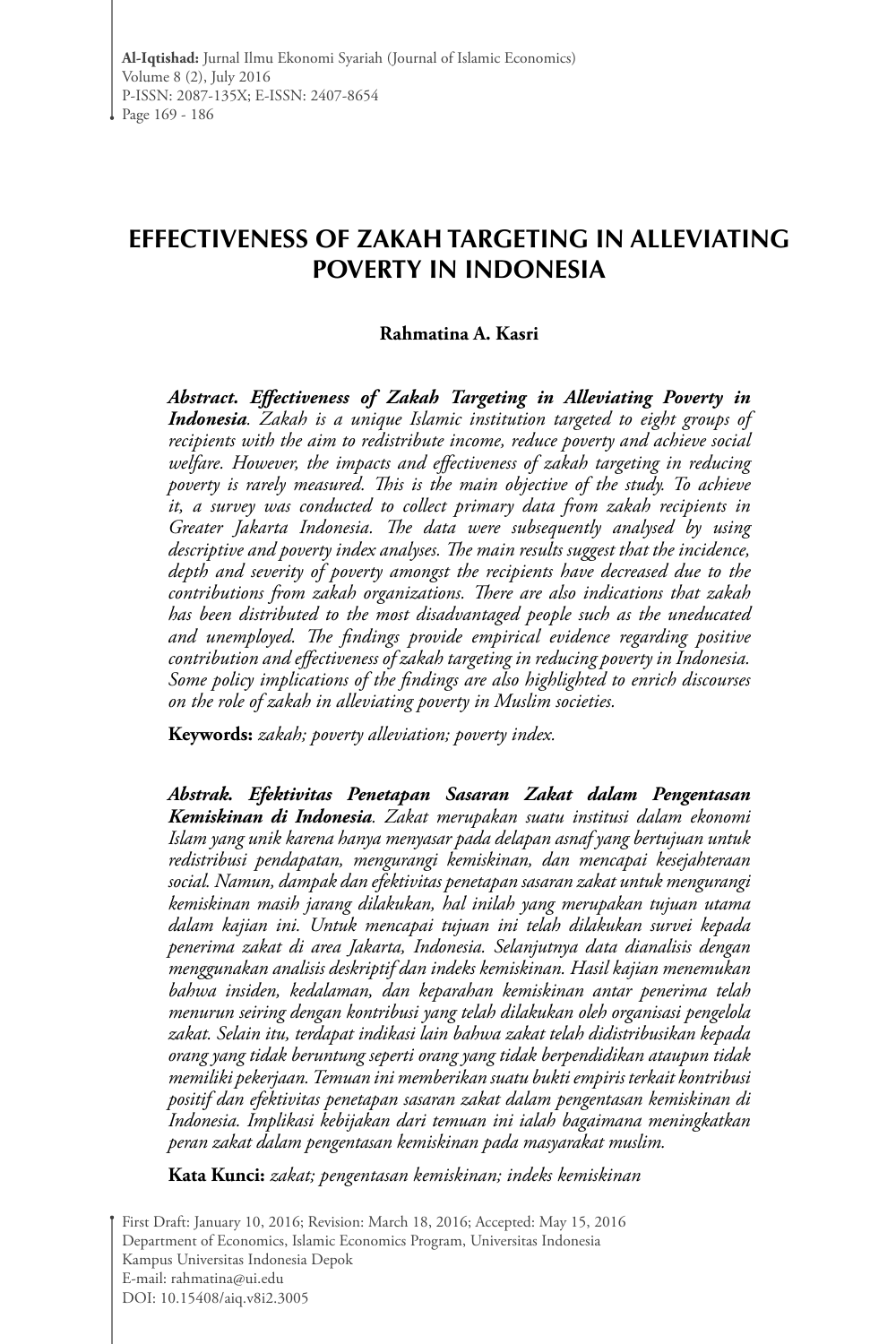# **Introduction**

Poverty seems to be a widespread problem in contemporary Muslim countries. A study by Islamic Development Bank (IDB), as cited by Obaidullah (2008a), reports that five member countries of IDB (Indonesia, Bangladesh, Pakistan, Nigeria and Egypt) account for over half a billion of the world's poor. Indeed, in Indonesia, which is currently the world's largest Muslim country, the number of poor people stands at 28.5 million or around 11.2% of the population in 2015 (Badan Pusat Statistik 2015). Furthermore, another study linking poverty with the achievement of Millennium Development Goals (MDGs) suggests that there is a lack of progress in halving extreme poverty in IDB member countries, particularly in Sub-Saharan African (Bello and Suleman 2011).

In Islamic perspective, a promising institution that can be utilized to reduce poverty and achieve social welfare is Zakah institution (Ahmad 1991; Salih 1999; Al Qardawi 2000; Chapra 2000; Sirageldin 2000; Ahmed 2004). Zakah, one of the five pillars of Islam, is a share of the poor on the wealth of the rich. The obligation of zakah is clearly mentioned in the Qur'an, where it is specifically targeted to eight groups of people namely the poor (fuqara), needy (masakin), administrator of zakah funds (amil), converts (muallaf), those in bondage (riqab), those indebted (gharimin), those in the cause of God (fi sabilillah) and the wayfarer in need (ibnu sabiil) (Jehle 1994). Viewed this way, from a development perspective, zakah could also be considered as a specific targeting instrument aimed to reduce poverty. It has a similar purpose with other targeted programs for poverty alleviation, such as unconditional and conditional cash transfers. The main difference perhaps related to the religious nature of zakah institution as well as specific zakah recipients as mandated by the Islamic teaching (Arif, 2006).

The important role and effectiveness of zakah for poverty alleviation is evident during the early history of Islam, particularly during the time of Caliph Umar Abdul Aziz, to the extent that he did not find any needy person to receive zakah proceeds (Salih 1999). However, in contemporary Muslim societies, such evidence is rarely found particularly for relatively large Muslim countries (Kahf 1999). Therefore, zakah institution could be considered ineffective in reducing poverty and achieve social welfare in modern Muslim societies.

In Indonesia, in the early years of Islam, the practice of zakah appeared to be informal and voluntary. In fact, zakah payment was generally left to individual Muslims to manage (Salim 2006). However, during the Dutch colonial period in the 1800s, it started to become institutionalized. Currently, zakah institutions are regulated by the Indonesian government under the Law No. 23/2011, which replaced the Law No. 38/1999, regarding Zakah Management in Indonesia. Given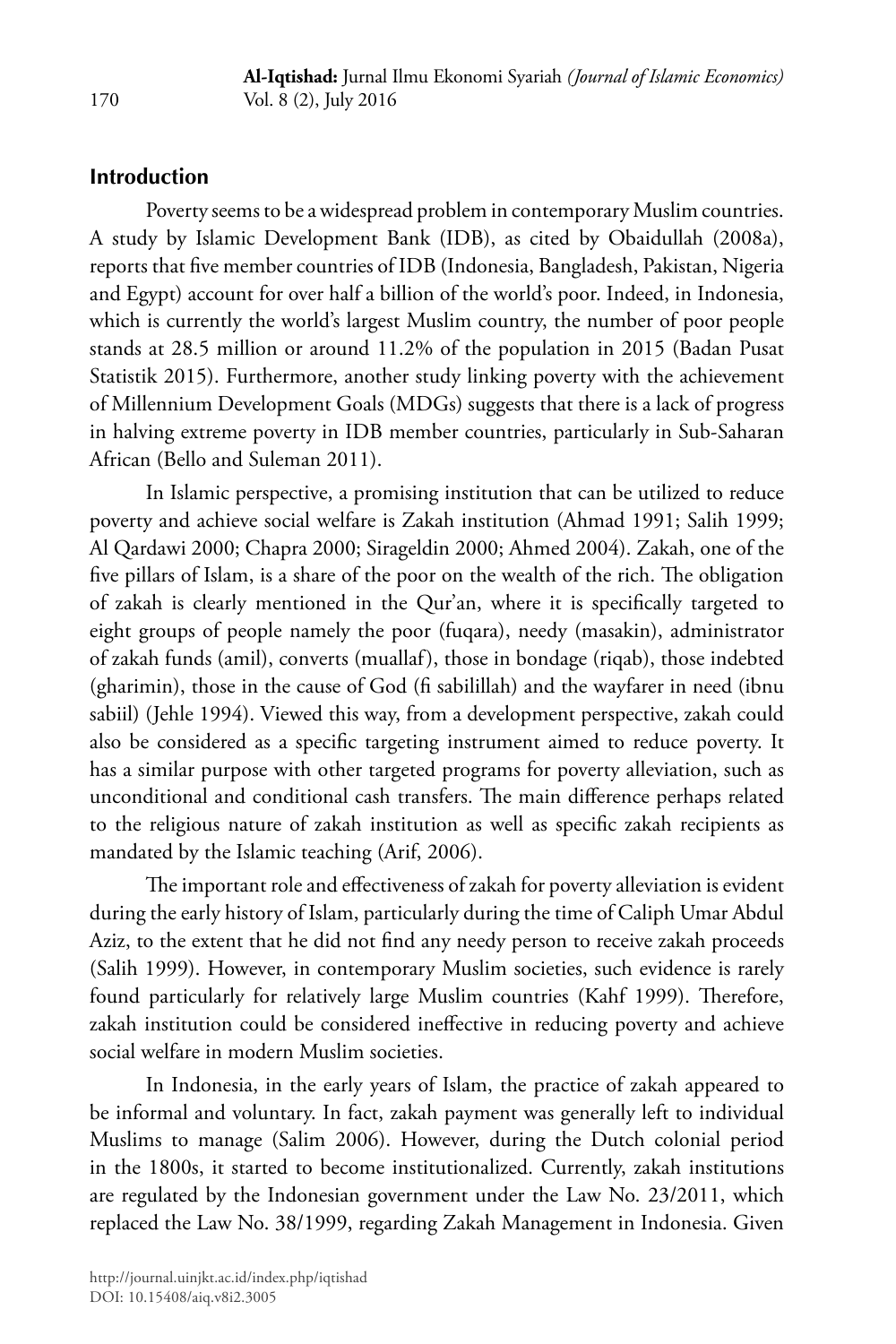the relatively supportive legal-institutional development, new zakah organizations emerged all over Indonesia. As of 2010, there was one national zakah organization (BAZNAS), 33 provincial zakah organizations (BAZDAs), 240 district/regency level BAZDAs and more than 300 non-government zakah agencies. Most of the non-government organizations are non-profit and corporate zakah agencies (Beik 2010). Therefore, in practice, there are three major types of formal zakah organizations known in Indonesia including government, corporate and non-profit zakah organizations. Their development has also been promising. It is reported that the amount of zakah collection has risen from merely 41 billion rupiahs in 2000 to 253 billion rupiahs in 2010 (BAZNAS 2011). The zakah funds are distributed to the deserving recipients under various programs, such as social, health, education and economic programs (PEBS-FEUI and CID 2009).

With this perspective, the main objective of this study is to provide empirical evidence regarding the impacts and effectiveness of zakah targeting in alleviating poverty in Indonesia. To achieve the objectives, the study collects primary data regarding socio-economic conditions of the households receiving zakah assistance in Greater Jakarta Indonesia. The data were subsequently analysed by using descriptive and poverty index analyses.

To proceeds, the article is structured as follow. Section two reviews literature related to poverty and the role of zakah in reducing poverty, particularly in the context of modern Muslim countries. Section three explains the data and methods used in this study. Section four reports the survey results, discusses the main findings and highlights some relevant policy implications from the findings. The final section concludes the study.

#### **Literature Review**

Poverty is a complex phenomenon. Indeed, its definition and measurement tend to vary and often subject to academic and policy debates (Lister 2004). However, it is well understood that the development of effective poverty eradication policies and the monitoring of their efficacy may not be feasible without a clear concept of poverty that could be measured with consistency across space and time (Sirageldin 2000). Thus, despite of its 'relativity' nature, attempts have been consistently done to conceptualize, define and measure poverty.

Literature generally suggests that there are three major approaches on the definitions of poverty. The first approach sees poverty largely in monetary term. Poverty (well-being) is therefore seen from whether individuals or households have enough resources (income) to meet their material needs and subsequently enjoy a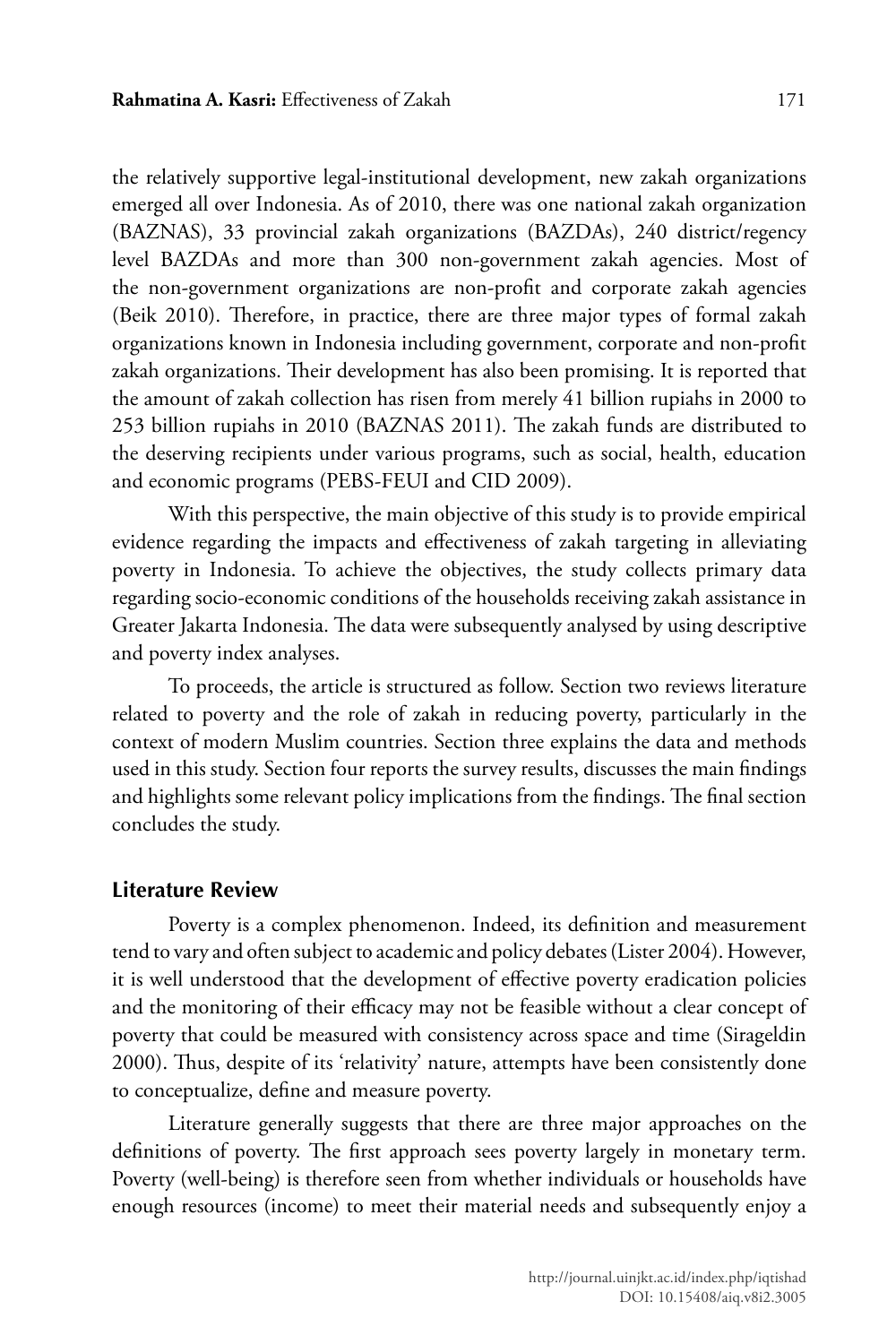decent living above poverty line. Under this approach, poverty is usually measured with specific poverty index such as Poverty Headcount index and Sen index. The second approach goes beyond the monetary measures of poverty and extends the resources to specific type of consumption goods including food, shelter, health care and education. Nutritional poverty, for example, might be measured by examining whether children are stunted or wasted. Finally, a broadest approach argues that poverty and well-being also comes from capability to function in a society. Thus, poverty arises when people lack key capabilities and has inadequate resources to 'exist' in a society. Multidimensional poverty index could be seen as a measure for this poverty approach (Haughton and Khandker 2009).

|                                                      | 1990s                                                                                                                  | 2000s       |                                                                                                                                                                                                                                         |  |  |  |
|------------------------------------------------------|------------------------------------------------------------------------------------------------------------------------|-------------|-----------------------------------------------------------------------------------------------------------------------------------------------------------------------------------------------------------------------------------------|--|--|--|
| "Pillars"                                            | <b>Associated Policies</b>                                                                                             | "Pillars"   | <b>Associated Policies</b>                                                                                                                                                                                                              |  |  |  |
| Labor<br>intensity                                   | Small-scale industry;<br>special employment<br>measures; promotion<br>of green revolution in<br>small-farm agriculture | Opportunity | Microfinance; land-<br>reform and other asset<br>redistribution policies;<br>fiscal and other measures<br>to reduce inequality; 'pro-<br>poor' public expenditure<br>patters                                                            |  |  |  |
| Investment<br>in the human<br>capital of the<br>poor | Promotion of primary<br>health and education,<br>especially among females;<br>microfinance                             | Security    | "Tailor-made" social<br>protection measures;<br>measures to support asset<br>diversification; insurance;<br>'international public<br>good" defences against<br>economic crisis $-$ e.g.<br>financial regulation; conflict<br>prevention |  |  |  |
| Social safety<br>nets                                | Food subsidies; Social<br>funds                                                                                        | Empowerment | Democratization,<br>decentralization; measures<br>to build 'social capital'                                                                                                                                                             |  |  |  |

Table 1: Global Strategies for Poverty Alleviation

Source: Mosley and Booth (2003)

Despite the differences in the definitions of poverty, the strategies to fight worldwide poverty tend to be similar (see Table 1). In 1990s, strategies such as promotion of labour-intensive growth through economic openness, investment in infrastructure and provision of basic services to poor people in health and education have been advocated as major poverty alleviation strategies (World Bank 2001:6). In practice, the initiatives pursued include, among others, special employment

172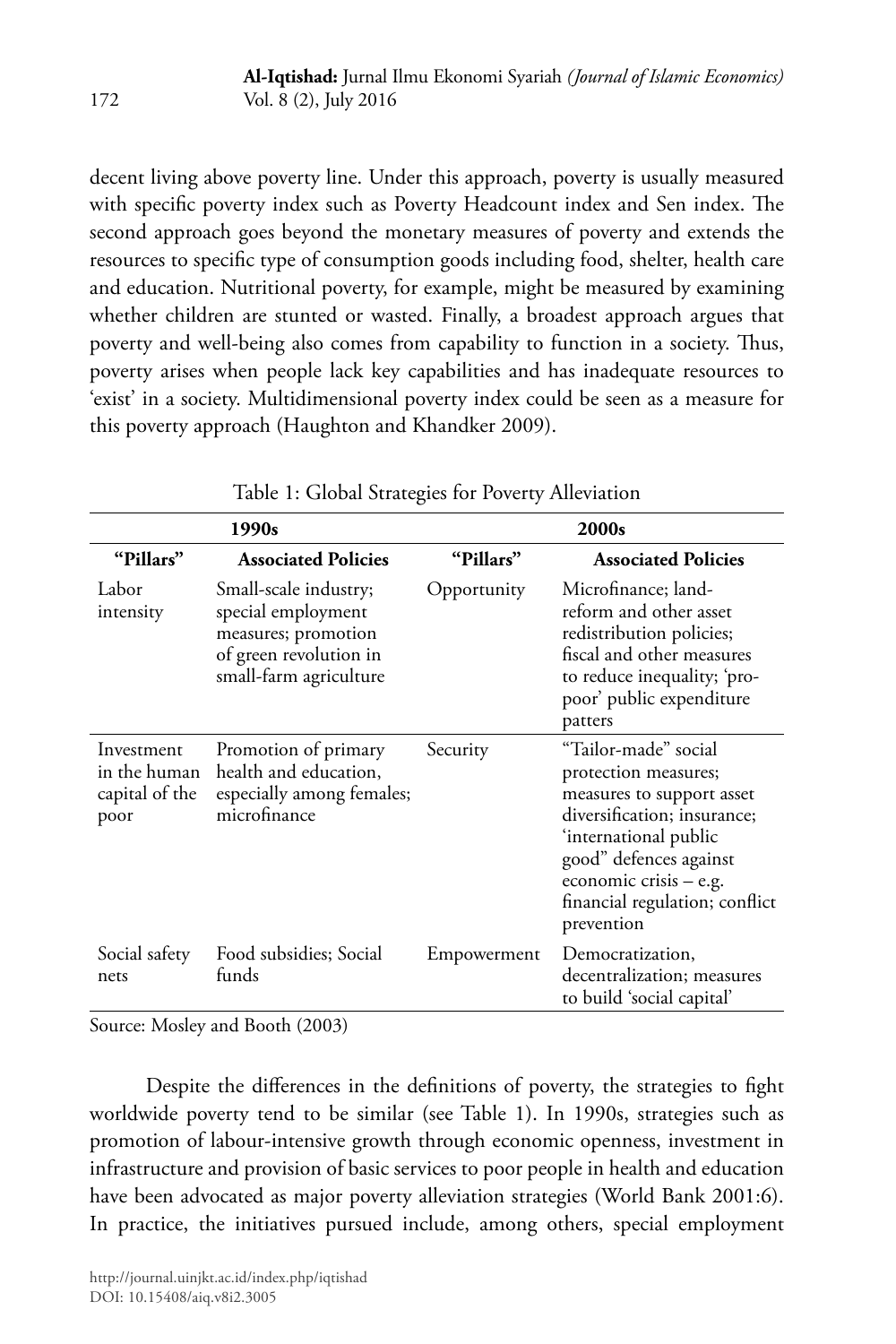programs, promotion of primary health and educations especially among females, microfinance, social funds and food subsidy. However, the development experience showed that these strategies have many weaknesses (Iqbal 2002). Therefore, "new strategies" for attacking poverty are proposed. The new strategies suggest three ways to alleviate poverty including promoting opportunities, facilitating empowerment and enhancing securities. It was also suggested that specially 'tailored' and 'narrowlytargeted' policies, such as the microfinance policies in Bangladesh, be designed to reduce poverty, vulnerability and inequality in society (Booth and Mosley 2003). More recently, poverty reduction strategies have somewhat shifted to inequality reduction strategies through global-local approach such as targeted communitybased empowerment programs (Rist, Martin et al. 2015).

Most of Muslim countries, particularly prior to 2010, also follow this 'mainstream' perspective in their poverty reduction strategies. This is clearly reflected in numerous poverty studies as well as poverty reduction policy papers in the Muslim societies, including in Indonesia (See, among others, Salih 1999; Ahmed 2004; Bello and Suleman 2011). Zakah institution, unfortunately, has yet become a major part of the poverty reduction strategies in the countries. However, some of the countries such as Pakistan and Malaysia have somewhat integrated the institution into their fiscal system with different results towards poverty reductions (Hasan 1987; Imtiazi 2002; Khan 2007). In this respect, some studies have attempted to measure the distributional impacts of zakah in Muslim countries (see, for example, Jehle 1994 and Toor and Nasr 2003) and therefore provide some ideas to measure impacts and effectiveness of zakah targeting in Muslim countries.

A study by Jehle (1994) constructed income distributions with and without contribution of zakah assistance and subsequently estimated the Atkinson-Kolm-Sen index of income poverty/inequality to analyze the impact of zakah on income inequality in Pakistan. It is found that zakah managed to reduce the measured income inequality in Pakistan during 1987-1988 periods. Using a relatively the same quantitative approach, Toor and Nasar (2003) found positive impact of zakah on the household income in 2001. Despite that, the study also uncovered that some of the recipients may always need income supplemented transfer from zakah institution and other sources. Another study by Arif (2006) examined the effectiveness of zakah targeting in Pakistan and suggested that the public zakah system seems to target the beneficiaries quite well, such that around one million out of seven million poor people in Pakistan received zakah assistance in 2000/2001. Employing descriptive statistics and logistic regression model, the research showed that the more disadvantaged households (i.e. those led by older people, women, uneducated as well as households with poor housing condition and debts) obtained more zakah assistance than the others.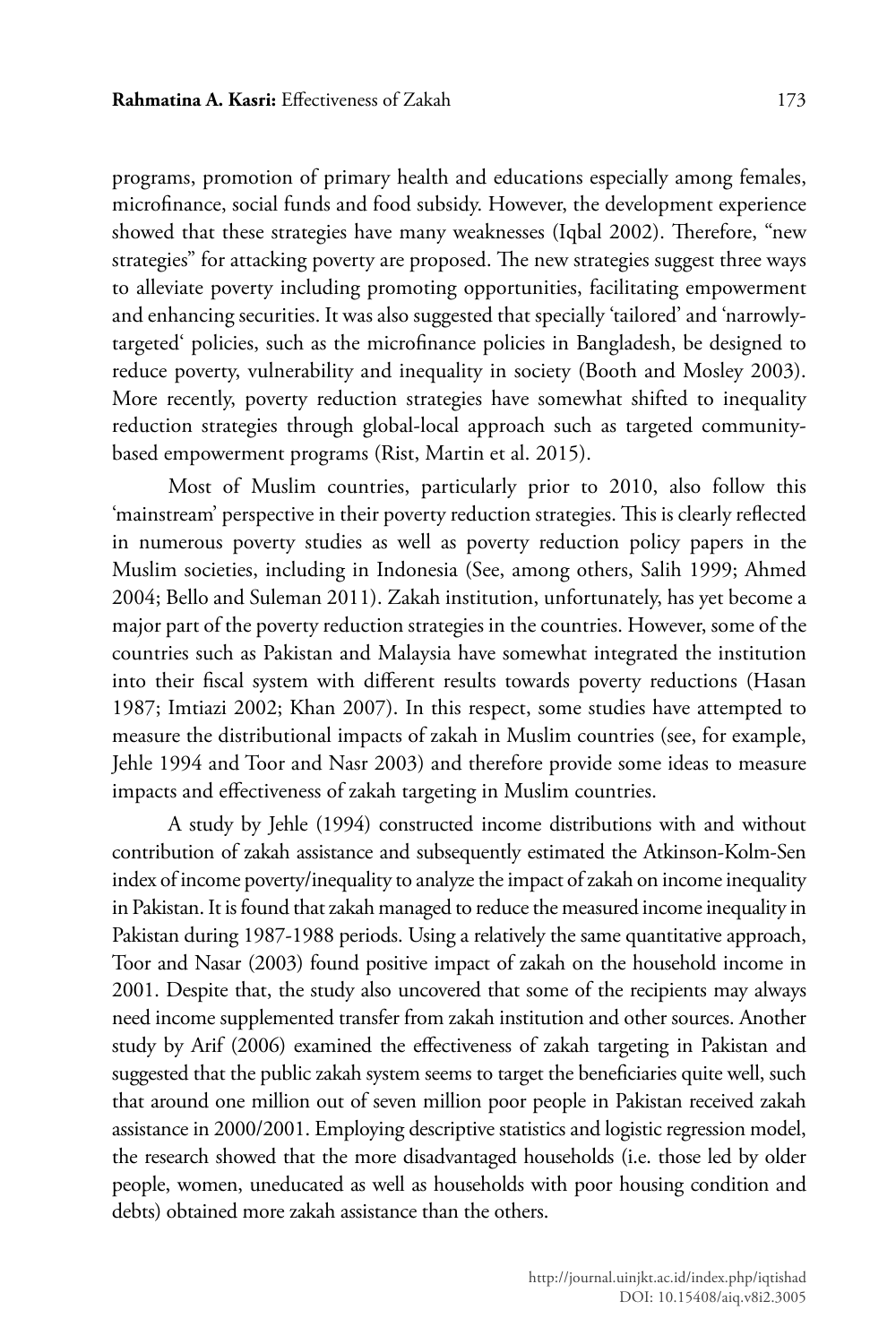A more specific and comprehensive study on the impact of zakah distribution on income inequality and welfare loss is conducted by Ibrahim (2006) for the case of Selangor state of Malaysia. The study employs various poverty and inequality measures (such as Lorenz curve, Gini Coefficient, Atkinson index and the FGT indices of poverty) and found that zakah distribution reduces the incidence, extent and severity of poverty. Interestingly, the Atkinson index indicates that the distribution has somewhat increase income inequality in the society. A relatively similar study is conducted by Beik (2010) in Jakarta Province of Indonesia. Investigating the economic impact of zakah for the recipients of two large zakah organizations in the country, the study concludes that zakah has contributed positively in increasing income and decreasing poverty of the household during 2009 period. More recently, some other studies also analyse the relation between zakah and poverty alleviation in selected areas of Indonesia or sometimes compare the case of Indonesia with those of the neighbouring countries (see, for example, Kusuma and Sukmana 2010; Nurzaman 2011; Ali and Hatta 2014). However, the studies did not comment on the effectiveness of zakah targeting in Indonesia.

Overall, the literature suggests that zakah is an appropriate and promising Islamic instrument for reducing poverty and increasing social welfare for Muslim societies. However, particularly in the context of Indonesia, most studies did not emphasize on and/or link the contribution and effectiveness of zakah targeting in achieving the ultimate objective of the institution to create prosperous and justice society. This is the main focus of the current study.

### **Methods**

In has been mentioned earlier that the study aims to measure the impacts and effectiveness of zakah targeting in Indonesia. To achieve the objectives, a survey was conducted to collect primary data from zakah recipients in Greater Jakarta Indonesia. The information, which includes socio-demographic characteristics and income figures of the zakah recipients, was obtained by using a structured questionnaire as the research instrument. The questionnaire was randomly distributed to around 700 households receiving receiving zakah assistance from seven large zakah organizations in nine regions of Greater Jakarta Indonesia in 2011. In practice, 685 valid responses were received and utilized in the analysis. The multi-stage cluster random sampling is chosen as the sampling method due to its cost-effectiveness and unbiased results, which has made it the most widely used technique for collecting similar data in most poverty studies (Haughton & Khandker, 2009). In selecting the sample and collecting the relevant data, it was necessary to have the list of zakah beneficiaries in Greater Jakarta Indonesia. The list was obtained from the zakah organizations willing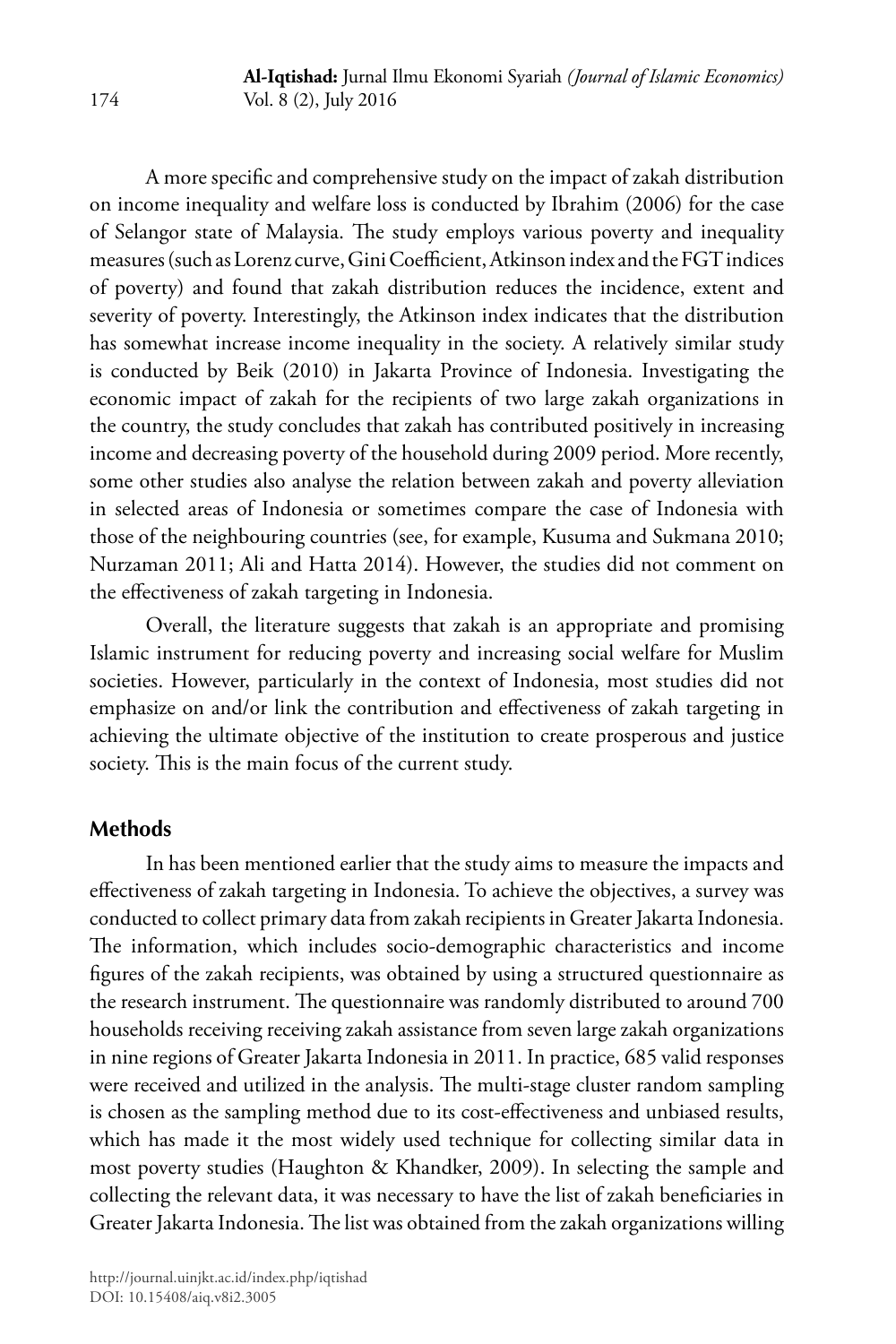to participate in this study. The list suggests that there were around 5605 households receiving zakah assistance in the area in the year 2011. However, and somewhat unfortunate, the list did not classify the recipients according to the targeted eight groups mentioned in the Islamic teaching. Despite that, further analysis could still be conducted. Furthermore, according to Bartlett and Kotrlik (2001), at least 600 samples are needed to achieve 99% confidence level and 5% margin error. However, considering the risk or possibility of incomplete questionnaire which might results in missing data situation commonly found for this kind of field survey, more than 700 questionnaires were distributed. Around 685 of them were valid and later used in this study. The zakah organizations include Baznas, BAZIS DKI, DD, RZ, PKPU, BMM and YBM-BRI.

The data obtained were subsequently analysed by using descriptive statistics and poverty index analyses, including decomposition of the poverty index. Descriptive analysis is used to describe characteristics of the respondents and to provide early indications regarding the effectiveness of zakah targeting. Poverty index analysis is utilized to measure changes in the poverty level of the zakah recipients before (without) and after (with) receiving zakah assistance. Meanwhile, decomposition analysis is employed to break down and show changes of the poverty index.

| No | <b>Poverty Index</b>                               | Formula                                                         | <b>Main Features</b>                                                                                                                                                                                                                                                                                                                           |
|----|----------------------------------------------------|-----------------------------------------------------------------|------------------------------------------------------------------------------------------------------------------------------------------------------------------------------------------------------------------------------------------------------------------------------------------------------------------------------------------------|
| 1  | Headcount<br>The<br>Index $(P_0)$                  | $P_0 = \frac{1}{N} \sum_{i=1}^{N} I(y_i < z)$                   | Measure the incidence of poverty; easy to<br>calculate and interpret.                                                                                                                                                                                                                                                                          |
| 2  | The Poverty Gap<br>Index $(P_1)$                   | $P_1 = \frac{1}{N} \sum_{i=1}^{N} \frac{G_i}{z}$                | Measure the depth of poverty; relatively<br>easy to measure and interpret; can be used<br>as a guidance to set the minimum cost of<br>eliminating poverty (relative to the poverty<br>line); can be used to compare results of<br>poverty reduction strategies overtime.                                                                       |
| 3  | The<br>Poverty<br>Severity Index (P <sub>2</sub> ) | $P_2 = \frac{1}{N} \sum_{i=1}^{N} \left(\frac{G_i}{z}\right)^2$ | Measure the severity of poverty; gives more<br>weight to the poor (poorest of the poor) and<br>provide indication of inequality amongst the<br>poor; relatively easy to measure but slightly<br>difficult to interpret; can be used to compare<br>results of poverty alleviation strategies which<br>are aiming to reach the poorest overtime. |
|    |                                                    |                                                                 | Note: N = where N is the total number of people in the population (sample), N is the number of                                                                                                                                                                                                                                                 |

| Table 2. Poverty Index |  |  |  |  |  |  |  |  |  |  |  |  |
|------------------------|--|--|--|--|--|--|--|--|--|--|--|--|
|------------------------|--|--|--|--|--|--|--|--|--|--|--|--|

Note: N = where N is the total number of people in the population (sample),  $N_{p}$  is the number of poor, I is income function,  $y_i$  is expenditure, z is the poverty line,  $G_i$  is Gini index,  $G_p$  is Gini index for the poor and g is the economic growth rate.

Source: Haughton and Khandker (2009)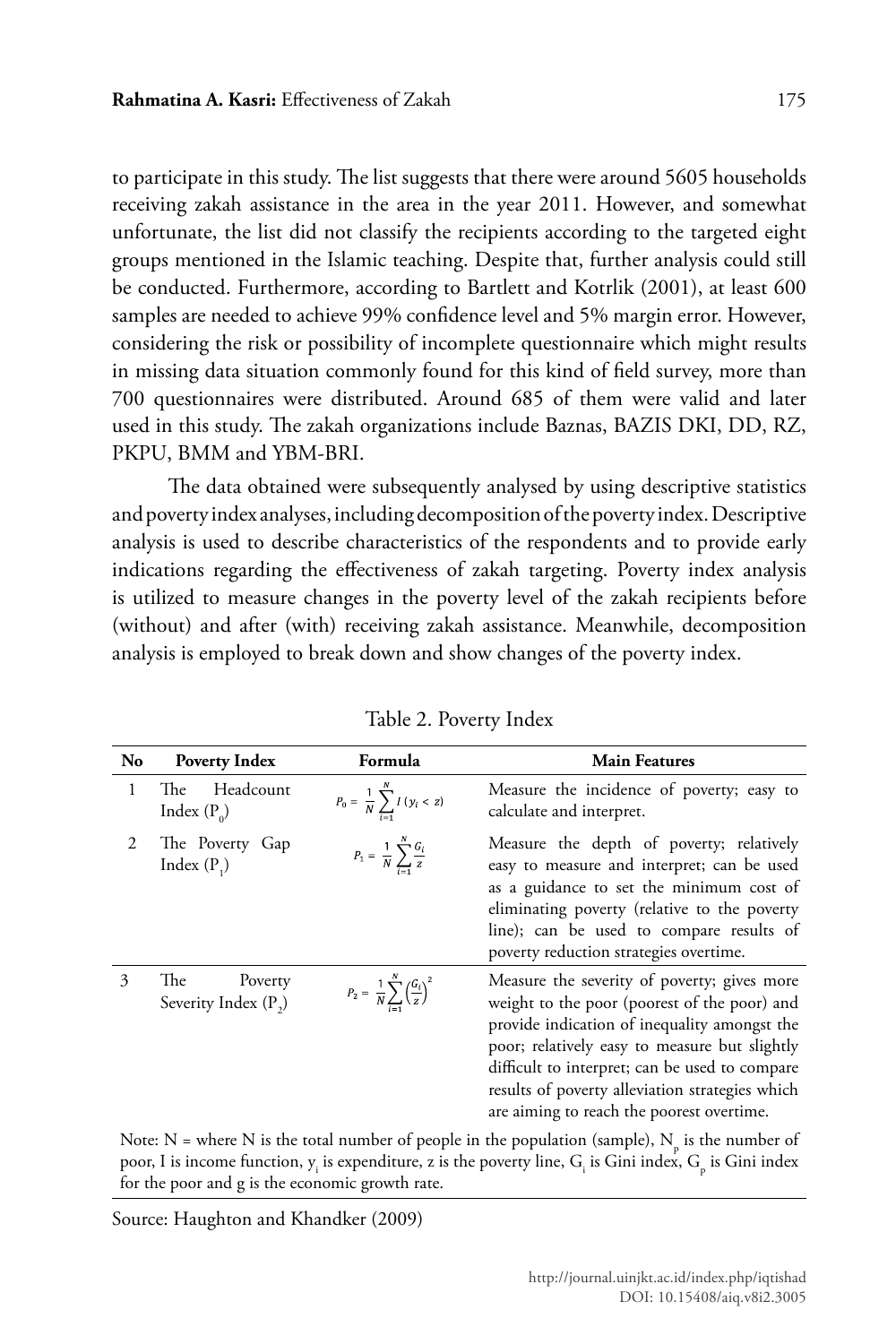There are several poverty indices used in this study, namely the Headcount Index  $(P_0)$ , the Poverty Gap index  $(P_1)$  and the Poverty Severity Index  $(P_2)$ . The indices capture the incidence, depth and severity of poverty (Foster, Greer et al. 1984). These indices are the most commonly used poverty index in policy analysis and have been used by many national statistical agencies as well as academic studies (see, for instance, Ravallion 1994; Ibrahim 2006; Beik 2010). The concepts and nature of each poverty index, including its strengths and weaknesses, is summarized in Table 2.

As for the last method, ideally, the decomposition is done with respect to the eight groups of zakah recipients mentioned in the Qur'an. However, in practice, most zakah organizations in Indonesia distributed zakah proceeds based on the types of programs dedicated to the recipients. This includes, among others, social, health, education and economic programs. Thus, the program classification is used as the main variable to decompose the results of the poverty index analysis. Additionally, since zakah targeting is done by several types of zakah organizations (i.e. government, corporate and non-profit organizations) and implemented in several locations (i.e. nine cities of the Greater Jakarta region), these variables are also utilized in the decomposition analysis. The results are expected to provide more insights into the effectiveness of zakah targeting in Indonesia.

### **Results and Discussions**

Table 3 summarizes the descriptive statistics regarding the socio-demographic profiles and characteristics of the households receiving zakah assistance in Greater Jakarta in 2011. It is found that most of the households are those led by someone who is relatively young (productive age between 15-45 years), female, married, relatively uneducated (education level up to junior high school) and not working (does not have a fixed job). Further results also revealed that the household size is relatively large (average number of household members are 5.1 persons); typically with two children and two earners (person working to earn income) in the family. Additionally, one household member with disabilities is found for every five households surveyed.

While the findings above are specific to this sample, i.e. the recipients of zakah in Greater Jakarta, the socio-demographic characteristics found are generally consistent with the descriptive profiles of poor households in Indonesia documented by other studies (Alisjahbana and Yusuf 2003; World Bank 2006; Dartanto and Nurkholis 2013). Furthermore, in the context of evaluating the effectiveness of zakah institution as a poverty alleviation instrument, it generally appears that zakah targeting has been relatively successful.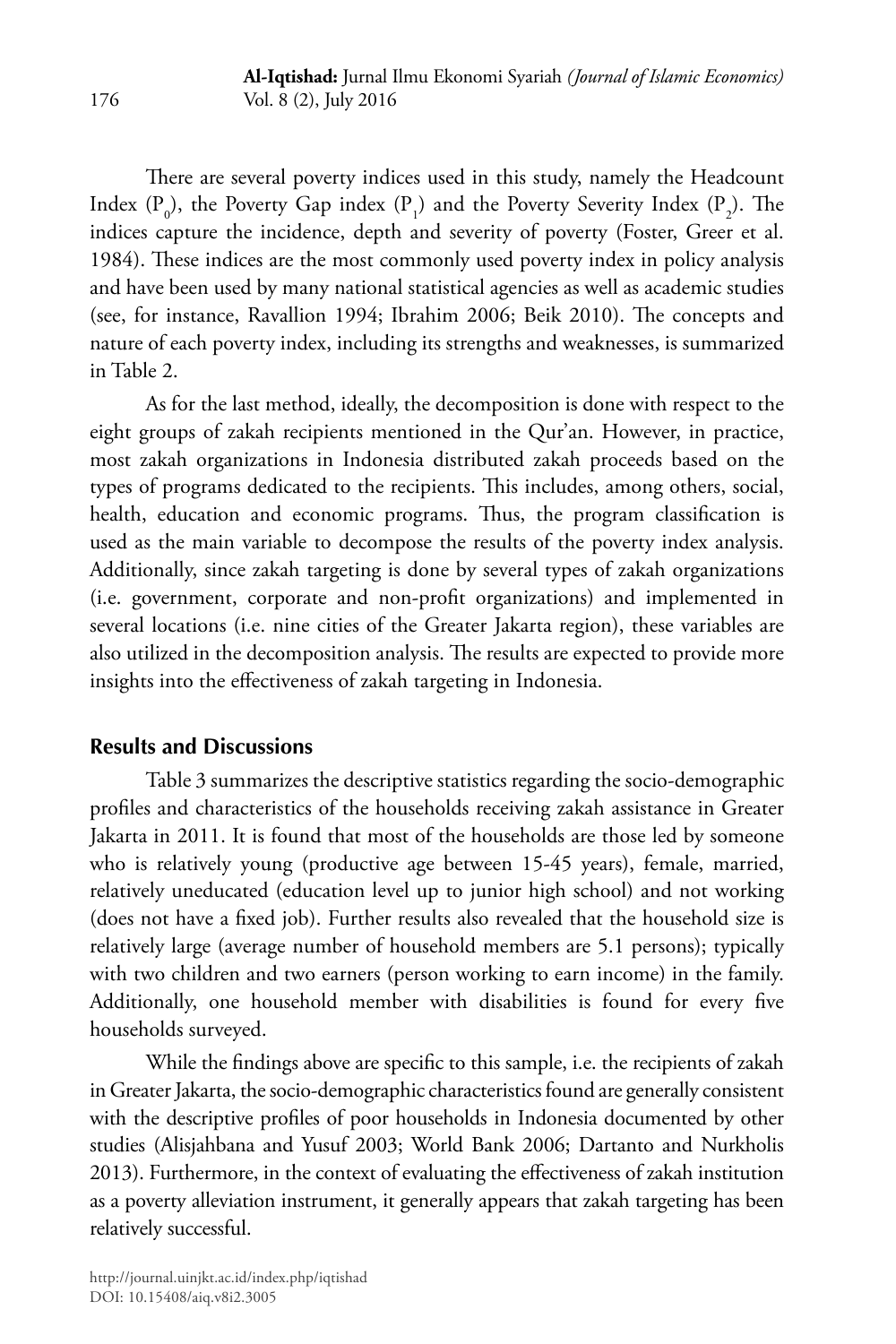This is so because the aforementioned groups of people (young, female, marriage, relatively uneducated and not working) could be considered as the most disadvantaged people in the society who are indeed targeted by zakah institution. These type of ashnaf (groups of zakah recipients) are also documented by Arif (2006) in his study about effectiveness of zakah targeting in Pakistan. Nevertheless, unlike the result of this study, Ariff (2006) also noted that female-headed households were relatively better-off than the other groups of zakah recipients in Pakistan due to various supports they received from their extended family.

|                | Socio-Demographic Characteristics | Frequency | Percentage |
|----------------|-----------------------------------|-----------|------------|
| Age            | 15 to 45                          | 433       | 63.21%     |
|                | 46 to 64                          | 226       | 32.99%     |
|                | 65 to 95                          | 26        | 3.80%      |
|                | Total                             | 685       | 100%       |
|                | Male                              | 186       | 27.15%     |
| Gender         | Female                            | 499       | 72.85%     |
|                | Total                             | 685       | 100%       |
|                | Married                           | 428       | 62.48%     |
| Marital Status | Single parents                    | 257       | 37.52%     |
|                | <b>Total</b>                      | 685       | 100%       |
|                | Not going to school               | 97        | 14.16%     |
|                | <b>Elementary School</b>          | 199       | 29.05%     |
|                | Junior High School                | 158       | 23.07%     |
| Education      | Senior High School                | 213       | 31.09%     |
|                | College/University                | 18        | 2.63%      |
|                | Total                             | 685       | 100%       |
|                | Not working                       | 328       | 47.88%     |
|                | Trader/Small-Businessman          | 194       | 28.32%     |
|                | Informal Sector Labor             | 91        | 13.28%     |
| Occupation     | Employee                          | 60        | 8.76%      |
|                | Others                            | 12        | 1.75%      |
|                | <b>Total</b>                      | 685       | 100%       |
|                | Jakarta                           | 377       | 55.04%     |
|                | Depok                             | 77        | 11.24%     |
|                | Tangerang                         | 80        | 11.68%     |
| Location       | Bogor                             | 83        | 12.12%     |
|                | Bekasi                            | 68        | 9.93%      |
|                | Total                             | 685       | 100%       |

Table 3: Socio-Demographic Profiles of Respondents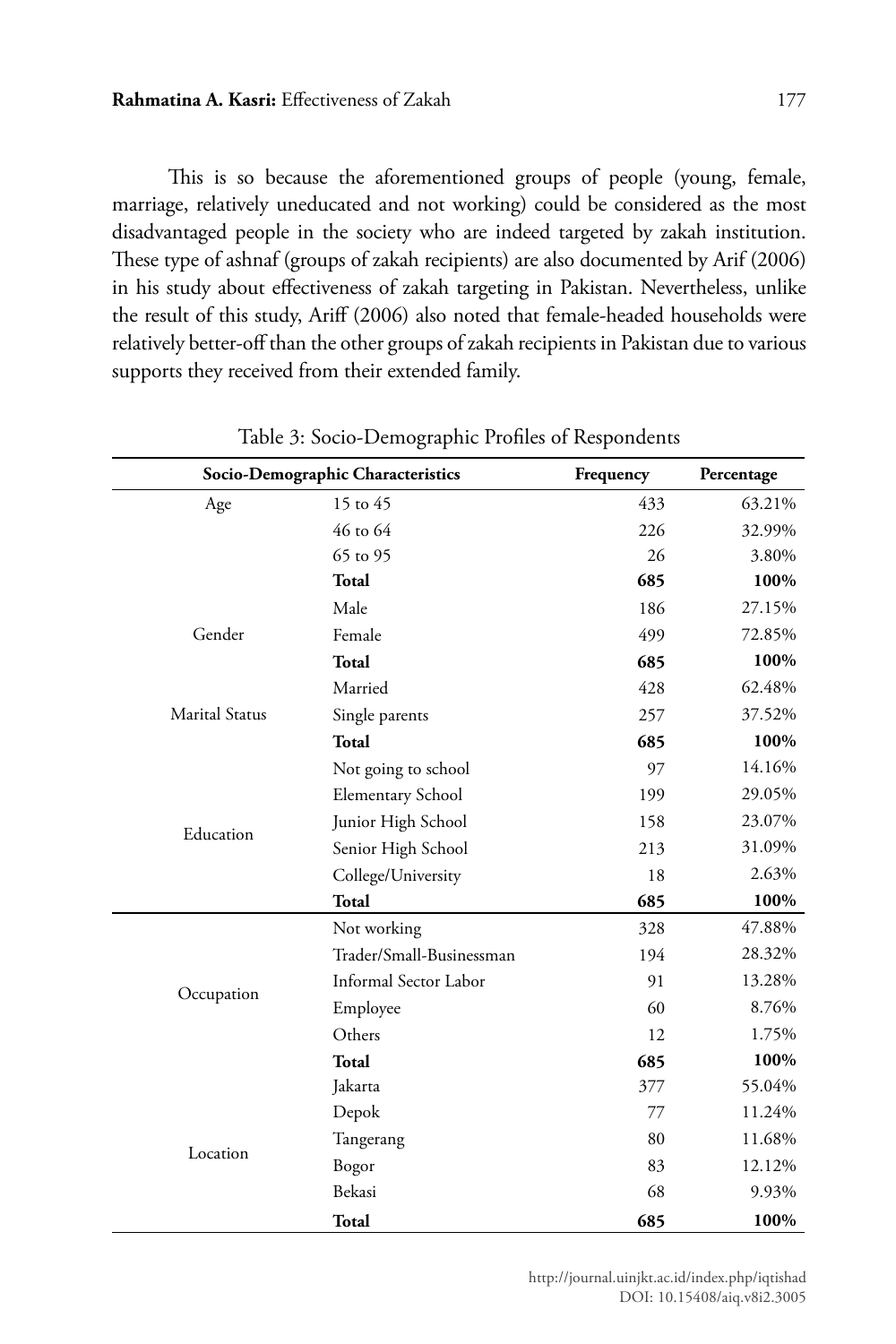The survey also uncovered that the households' average monthly incomes before receiving (without) zakah assistance were Rp 1,641,808, meanwhile their incomes after receiving (with) zakah assistance were Rp IDR 1,914,131 (see Table 4). It appears, however, that most of them actually lived with incomes below the average values. This is indicated by the income distribution figures where 50% of the population (p50) have monthly mean incomes of only Rp 1.3 million and Rp 1.5 million respectively under both conditions.

Proceeding to the poverty index analysis, Table 5 summarizes the poverty conditions of the households prior to and after receiving zakah assistance in Greater Jakarta. It is shown that the proportion of poor households prior to receiving zakah assistance was 61.6%. Comparing this figure with the urban household monthly poverty line of Rp 1,556,2911 , the proportion of poor households decreased to 53.3% after receipt of the assistance. This implies a reduction of around 8.32% in the poverty headcount index amongst the zakah recipients. The study also estimated that the poverty gap index and poverty severity index have been reduced by 4.71% and 3.34% respectively by the zakah contributions. Moreover, the nominal poverty gap has also decreased from Rp 393.835 to Rp 320.467 in a monthly basis.

| <b>Descriptive Statistics</b> | <b>Total Income Without Zakah</b><br>(In Rupiah) | <b>Total Income With Zakah</b><br>(In Rupiah) |  |  |  |  |
|-------------------------------|--------------------------------------------------|-----------------------------------------------|--|--|--|--|
| Mean                          | 100%                                             | 1,914,131                                     |  |  |  |  |
| St. Deviation                 | 1,379,289                                        | 1,710,637                                     |  |  |  |  |
| Minimum                       | $\theta$                                         | 1,000                                         |  |  |  |  |
| Maximum                       | 15,000,000                                       | 19,100,000                                    |  |  |  |  |
| Distribution (percentile):    |                                                  |                                               |  |  |  |  |
| p5                            | 266,667                                          | 350,000                                       |  |  |  |  |
| p25                           | 862,000                                          | 983,333                                       |  |  |  |  |
| p50                           | 1,300,000                                        | 1,500,000                                     |  |  |  |  |
| p75                           | 2,010,750                                        | 2,315,666                                     |  |  |  |  |
| p95                           | 4,025,000                                        | 4,763,333                                     |  |  |  |  |

Table 4: Descriptive Statistics of Household Incomes

<sup>1</sup> The figure is calculated by estimating the urban households' poverty line (i.e. multiplying the individual poverty line figures, which were taken from the official statistical data published by Central Statistical Bureau, with the average household size of 5.1as found in this study) and subsequently averaging the figures for the nine regions studied. The standard method was suggested by Ravallion (1994) and used by, among others, Ibrahim (2009) and Beik (2010).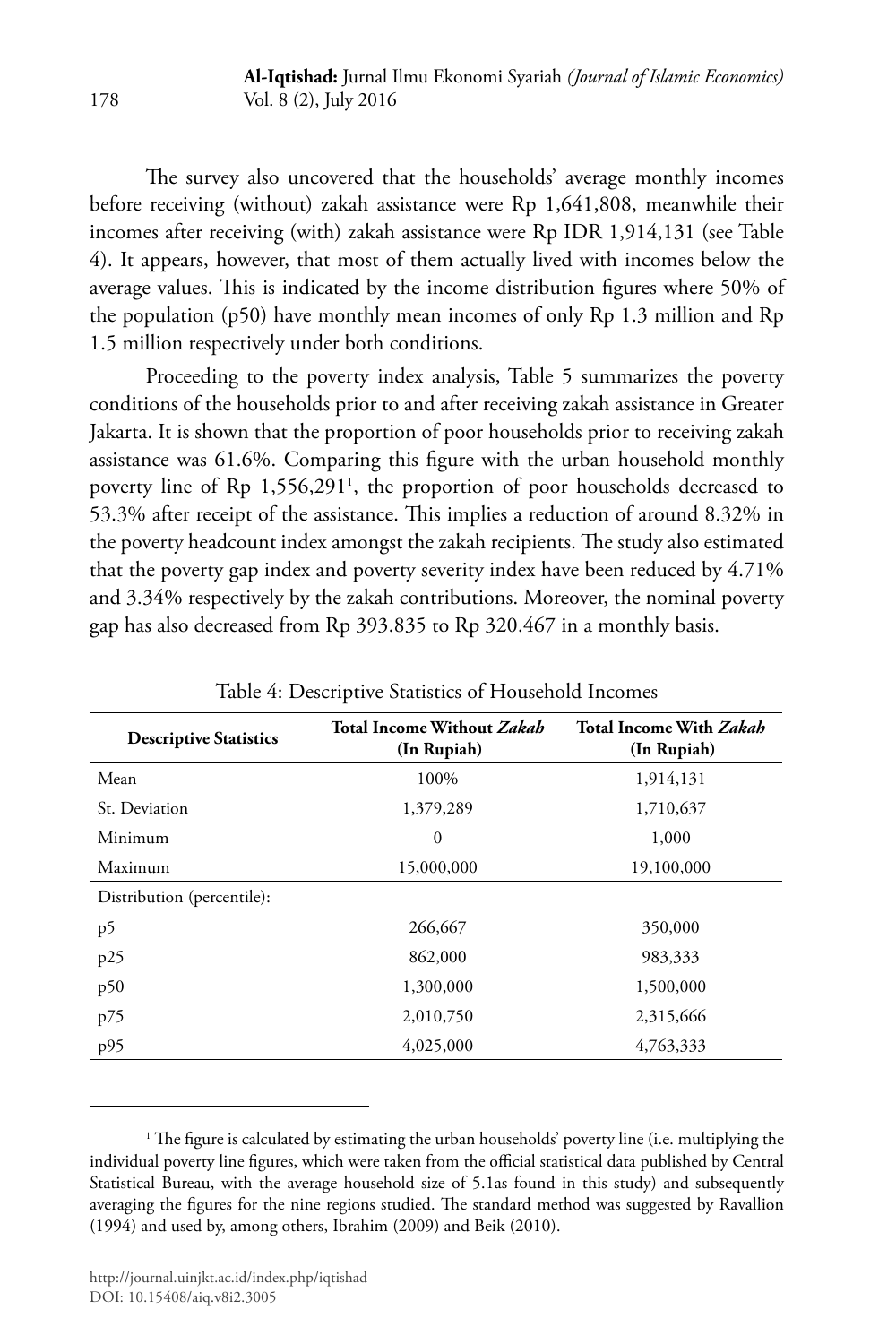Overall, the poverty index analysis above suggests that zakah assistances have contributed positively in decreasing the incidence, depth and severity of poverty of the recipients. Therefore, there is strong evidence that zakah institutions have provided positive impacts to reducing poverty in Greater Jakarta Indonesia. These results add to the existing literature on the positive impacts of zakah institutions in alleviating poverty worldwide, which have been found in, among other countries, Pakistan and Malaysia (Jehle 1994; Ibrahim 2006; M Akram and Afzal 2014).

| <b>Poverty Index</b>                     | Without<br>Zakah | With<br>Zakah | Mean Changes (%) | t-test      |
|------------------------------------------|------------------|---------------|------------------|-------------|
| Headcount Index (H)                      | 0.616            | 0.533         | $-8.32\%$        | $7.879***$  |
| Nominal Poverty Gap, in<br>Rupiah        | 393,835          | 320,467       | $-73,369$        | $12.059***$ |
| Poverty Gap Index $(P_1)$                | 0.253            | 0.206         | $-4.71\%$        | $12.059***$ |
| Poverty Severity Index (P <sub>2</sub> ) | 0.145            | 0.111         | $-3.34\%$        | 9.892***    |

Table 5: Overall Changes in Poverty Index

Note: \*\*\* indicates significance levels of 1%.

The analysis also reveals that the poverty headcount index figure above is approximately double those of the poverty gap index and poverty severity index figures. Even though the indices naturally tell different 'stories', these findings indicate that income inequality remains high amongst the households although there has been a relatively large reduction in the proportion of poor people. While inequality is a broad issue that is beyond the scope of this study, it might be appropriate to suggest that policy makers should pay more concerns and implemented better policies to reduce income inequality in Indonesian. This has been noted earlier, albeit in a more general context, by the study of Rist et al. (2015).

Additionally, the nominal value of poverty gap (after receiving zakah assistance) implies that the monthly amount needed to move a poor household above the poverty line is around Rp 320,470. While this amount seems to be relatively 'small', the objective of crossing the poverty line will only be achieved if the assistance has been targeted efficiently and utilized according to the intended purposes. In other words, there should be no 'leakage' in the distribution of zakah proceeds, as has been identified by previous studies such as in the case of Pakistan (Toor and Nasar 2003, Arif 2006).

The next few tables present and discuss the results of the decomposition analysis with respect to the types of zakah organizations, types of zakah assistance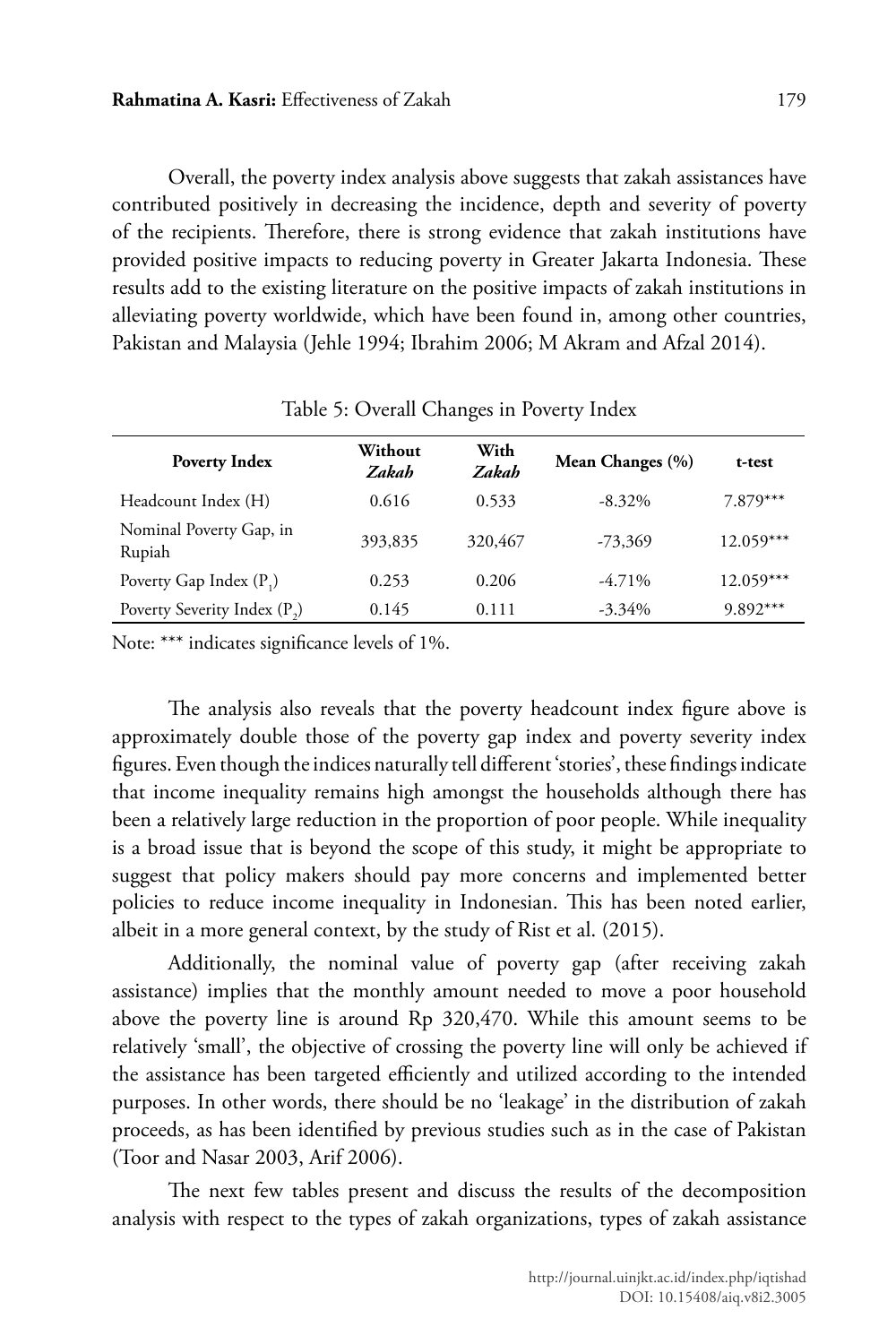and location. Table 6 shows that the largest decrease in the headcount index of 11.37% was found in the households receiving support from the non-profit zakah organizations. Meanwhile, the smallest decrease of 4.74% was experienced by those associated with the corporate agencies. A similar trend is noted with respect to the poverty gap and the poverty severity indices. Thus, it can be concluded that the proportion, depth and severity of poverty have decreased significantly amongst the households, particularly those affiliated with the non-profit agencies.

| Poverty<br>Index        |            | Without Zakah Assistance |                |            | With Zakah Assistance |                | <b>Mean Changes</b> |           |                |  |
|-------------------------|------------|--------------------------|----------------|------------|-----------------------|----------------|---------------------|-----------|----------------|--|
|                         | Government | Corporate                | Non-<br>Profit | Government | Corporate             | Non-<br>Profit | Government          | Corporate | Non-<br>Profit |  |
| H                       | 0.605      | 0.6                      | 0.63           | 0.546      | 0.553                 | 0.516          | 0.059               | 0.047     | 0.114          |  |
| Nominal<br>PG, in<br>Rp | 383,405    | 408,845                  | 390,144        | 315,879    | 369,743               | 295,204        | 67526               | 39102     | 94940          |  |
| $P_{1}$                 | 0.246      | 0.263                    | 0.251          | 0.203      | 0.238                 | 0.19           | 0.043               | 0.025     | 0.061          |  |
| Ρ,                      | 0.14       | 0.154                    | 0.142          | 0.109      | 0.136                 | 0.099          | 0.032               | 0.018     | 0.043          |  |

Table 6: Decomposition of Poverty Index, by Types of *Zakah* Organizations

The result above is probably related to capacities and management practices of zakah organizations. Non-profit zakah organizations are non-government agencies specialized in managing zakah collection and distribution. They have the ability to recruit good quality and committed human resources, something that might not be practiced by the government and corporate zakah organizations, as noted by Abdullah (2010) when discussing about zakah management in Brunei Darussalam. The achievement might also be related to the programs implemented by the organizations. Hassan (2010) acknowledged that non-profit organizations usually have better and more comprehensive programs which potentially improve well-being of the recipients and therefore should be the partner of government in fighting poverty, as has been practiced in Bangladesh with considerable success. This is something that could also be adopted in Indonesia.

Table 7 presents the decomposition analysis based on the types of zakah assistance programs. The results indicate that all of the poverty indices appear to be higher amongst the recipients of zakah under social (non-economic) assistance programs in both periods of time. In contrast, those receiving the economic programs seemed to be less poor than the others in all of the indices calculated. Furthermore, the change in the poverty index among the zakah recipient under the economic program was close to 13%, which is the highest figure compared to the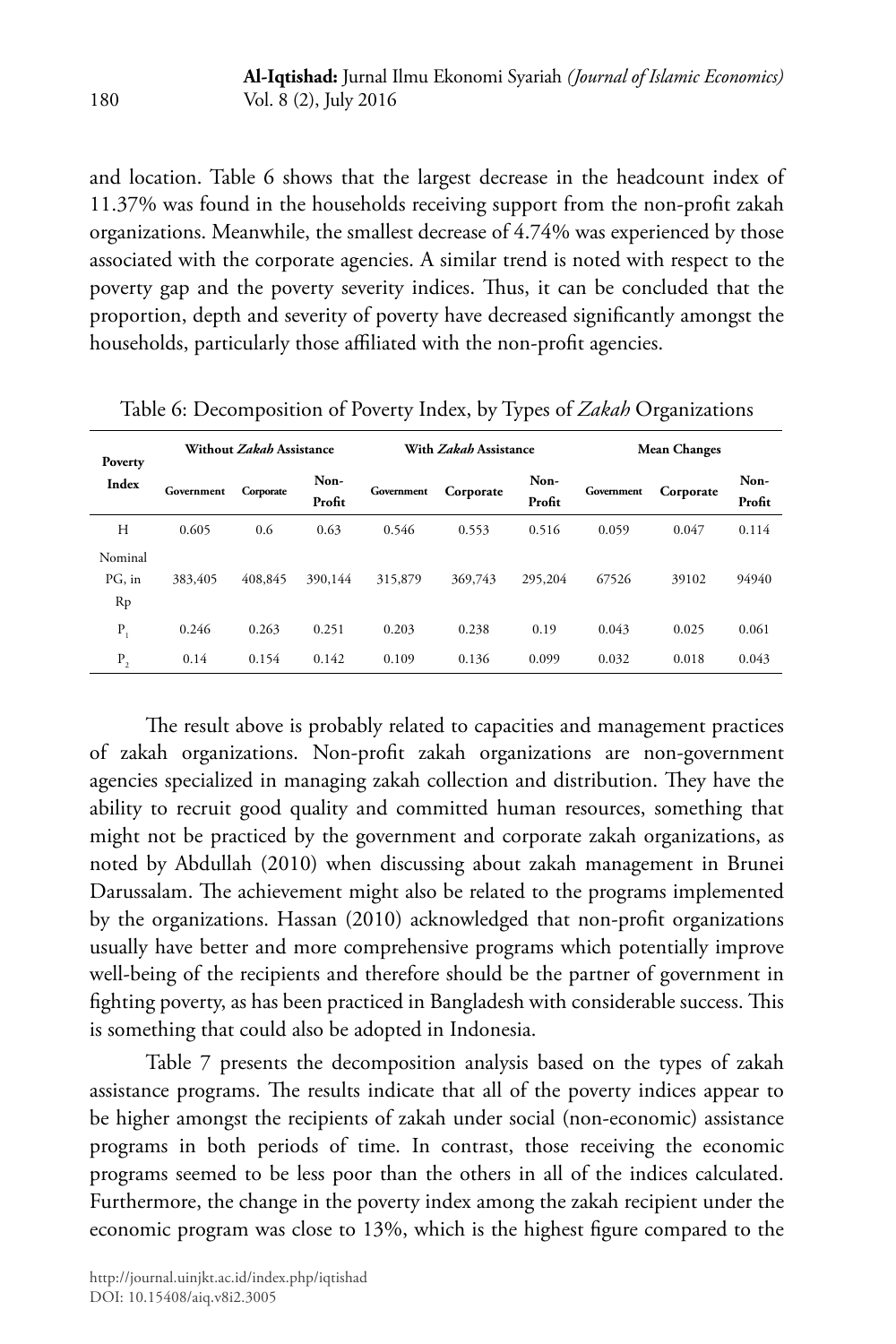others. Likewise, the changes in the depth and severity of poverty within this group were also the largest although the values were close to the figures associated with the recipients of health assistance. However, in terms of nominal poverty gap changes, the largest mean change is evident amongst the recipients of education assistance.

| Poverty<br>Index        |         |         | Without Zakah |         |         | With Zakah | <b>Mean Changes</b> |         |        |        |        |        |
|-------------------------|---------|---------|---------------|---------|---------|------------|---------------------|---------|--------|--------|--------|--------|
|                         | Econ    | Edu     | Health        | Social  | Eco     | Edu        | Health              | Social  | Econ   | Edu    | Health | Social |
| H                       | 0.49    | 0.61    | 0.71          | 0.75    | 0.36    | 0.53       | 0.61                | 0.72    | 0.126  | 0.087  | 0.078  | 0.026  |
| Nominal<br>PG, in<br>Rp | 272,840 | 372,388 | 409,639       | 560,861 | 188,395 | 291,637    | 330,420             | 518,856 | 84,445 | 80,752 | 84,578 | 42,005 |
| P.                      | 0.18    | 0.24    | 0.27          | 0.36    | 0.12    | 0.19       | 0.22                | 0.33    | 0.054  | 0.052  | 0.054  | 0.027  |
| Ρ,                      | 0.09    | 0.14    | 0.14          | 0.23    | 0.06    | 0.1        | 0.11                | 0.2     | 0.031  | 0.041  | 0.03   | 0.024  |

Table 7: Decomposition of Poverty Index, by Types of *Zakah* Assistance

The findings above generally suggest that the productive economic assistance seems to be the most effective program to reduce poverty of the poor. Therefore, from policy targeting perspective, perhaps more programs and/or allocations should be directed to the recipients of this program. Alternatively, as most of the economic assistance provided by zakah organizations in Indonesia takes the form of capital (money) provision through Islamic microfinance program (Wibisono, Haidir et al. 2010), more varieties in the productive economic programs could also be implemented either by the zakah organizations or in cooperation with other institutions such as government agencies. A relatively similar conclusion is suggested by some earlier studies (Khan 2007; Ahmed 2008; Hassan 2010) to enhance the contributions of zakah institutions in reducing poverty. However, it should also be remembered that the poor have different issues in their life and not all of them are suitable to receive economic assistances.

| Poverty<br>Index        |      | Without Zakah |      |      |      |      | With Zakah |      |      |      |           | <b>Changes</b>    |                                                                                                                       |                     |           |
|-------------------------|------|---------------|------|------|------|------|------------|------|------|------|-----------|-------------------|-----------------------------------------------------------------------------------------------------------------------|---------------------|-----------|
|                         | Jkt  | Dpk           | Tgr  | Bgr  | Bks  | Jkt  | Dpk        | Tgr  | Bgr  | Bks  | Jkt       | Dpk               | Tgr                                                                                                                   | Bgr                 | Bks       |
| Н                       | 0.64 | 0.48          | 0.56 | 0.87 | 0.59 | 0.57 | 0.44       | 0.50 | 0.72 | 0.40 | $-7.16%$  | $-3.90\%$         | $-6.25%$                                                                                                              | $-14.46\% -19.12\%$ |           |
| Nominal<br>PG, in<br>Rp |      |               |      |      |      |      |            |      |      |      |           |                   | 402,493 333,321 386,595 648,975 390,027 421,332 252,213 296,782 522,298 265,381 4.68% -24.33% -23.23% -19.52% -31.96% |                     |           |
| Ρ,                      | 0.25 | 0.21          | 0.24 | 0.41 | 0.25 | 0.22 | 0.16       | 0.19 | 0.33 | 0.17 |           | $-3.44\% -5.12\%$ | $-5.67\%$                                                                                                             | -8.00%              | $-7.87\%$ |
| $P_{\alpha}$            | 0.14 | 0.13          | 0.13 | 0.25 | 0.14 | 0.12 | 0.08       | 0.09 | 0.19 | 0.10 | $-2.39\%$ | $-4.32\%$         | $-4.24%$                                                                                                              | -6.16%              | $-4.21%$  |

Table 8: Decomposition of Poverty Index, by Location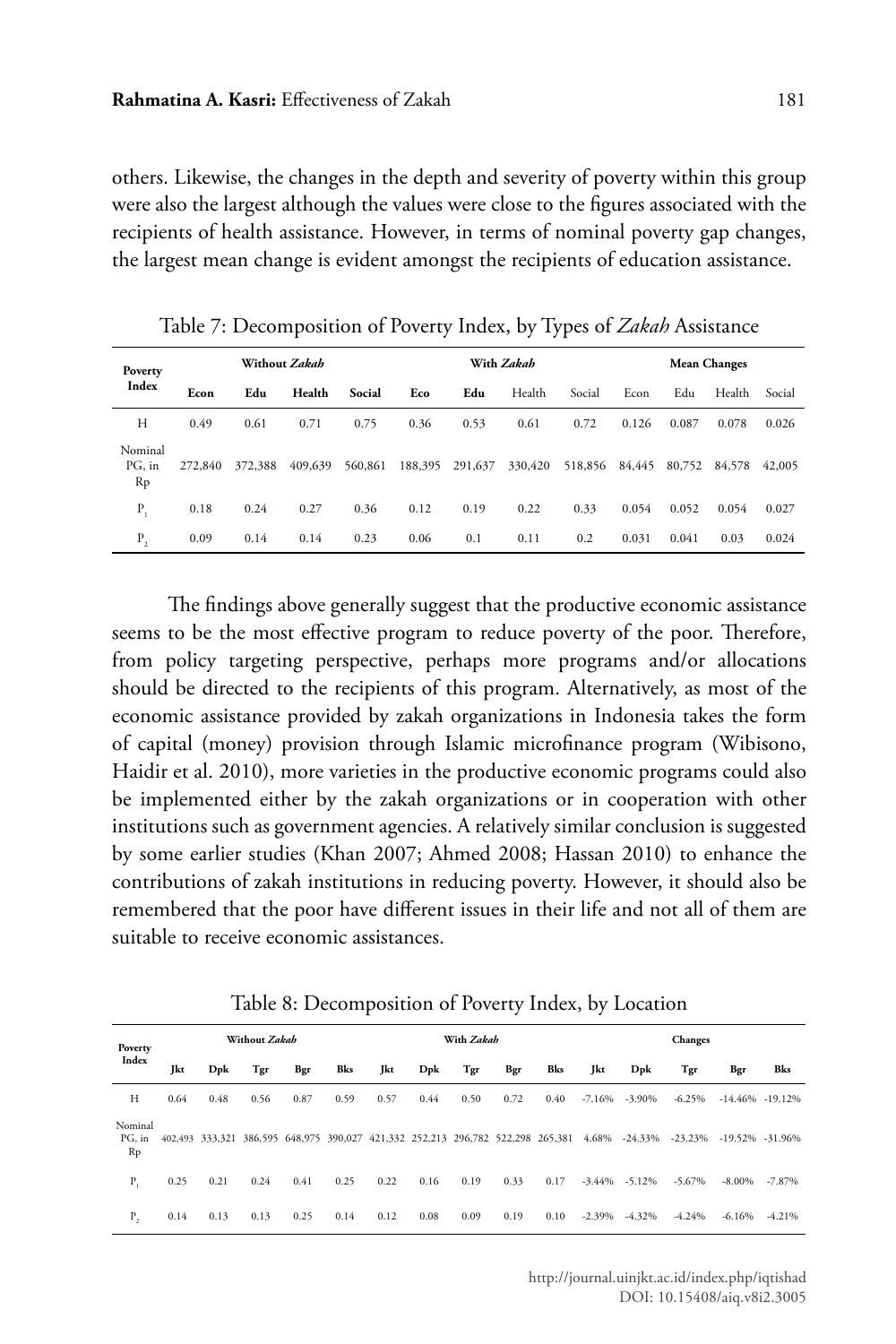Another interesting decomposition which might give some insights for policy makers is reported in Table 8. The statistical estimations suggest that two cities enjoying the highest increase in well-being are Bogor and Bekasi cities, two major 'satellite' cities of Jakarta. The proportions of poor households after getting zakah assistance in the cities decrease by 19.21% and 14.46% respectively. Similarly, the other measures of poverty changes show the largest decrease for the beneficiaries from Bogor area. In contrast, the smallest change in welfare is more prevalent amongst the households located in Jakarta and Depok cities. Nevertheless, the households in Bogor city are still considered as the poorest amongst the others as indicated by the highest figures of the FGT poverty indices and time to exit poverty measure even after obtaining the assistance. The results clearly points out that, in addition to continuing the existing poverty alleviation program in the city of Bogor, the government should consider partnerships with zakah organizations in attempts to reduce poverty in the area. Similar recommendation has been made earlier by numerous studies (see, among others, Khan 2007; Muhtada 2007; Ahmed 2008; Hassan 2010).

Overall, the findings and analysis of the study conclude that zakah institutions have contributed positively in reducing poverty of the recipients, particularly those receiving zakah assistance in Greater Jakarta Indonesia. There are also indications that zakah has been distributed effectively to the most disadvantaged people such as the uneducated and unemployed. The non-profit zakah organizations also appear to be the organization that delivered the most effective poverty reduction impacts to the recipients, presumably due to its capacities and programs, and therefore should be considered as the government partner in alleviating poverty in Indonesia.

# **Conclusion**

The main motivation of this study is to provide empirical evidence regarding the impacts and effectiveness of zakah targeting in reducing poverty in Indonesia. To achieve the objectives, the study conducts a survey and collects primary data regarding the socio-demographic and economic conditions of the poor households receiving zakah assistance in Greater Jakarta Indonesia in the year 2011. In analysing the survey results, the study employs a quantitative approach which utilizes descriptive statistics and poverty index analyses.

The main result suggests that the incidence, depth and severity of poverty amongst the zakah recipients have decreased due to the contributions from zakah organizations. Additionally, there are indications that zakah targeting policies seems to be relatively effective during the period. Most disadvantaged groups of society such as the households led by someone who is relatively uneducated, unemployed and single parents are amongst the beneficiaries prioritized by the organizations.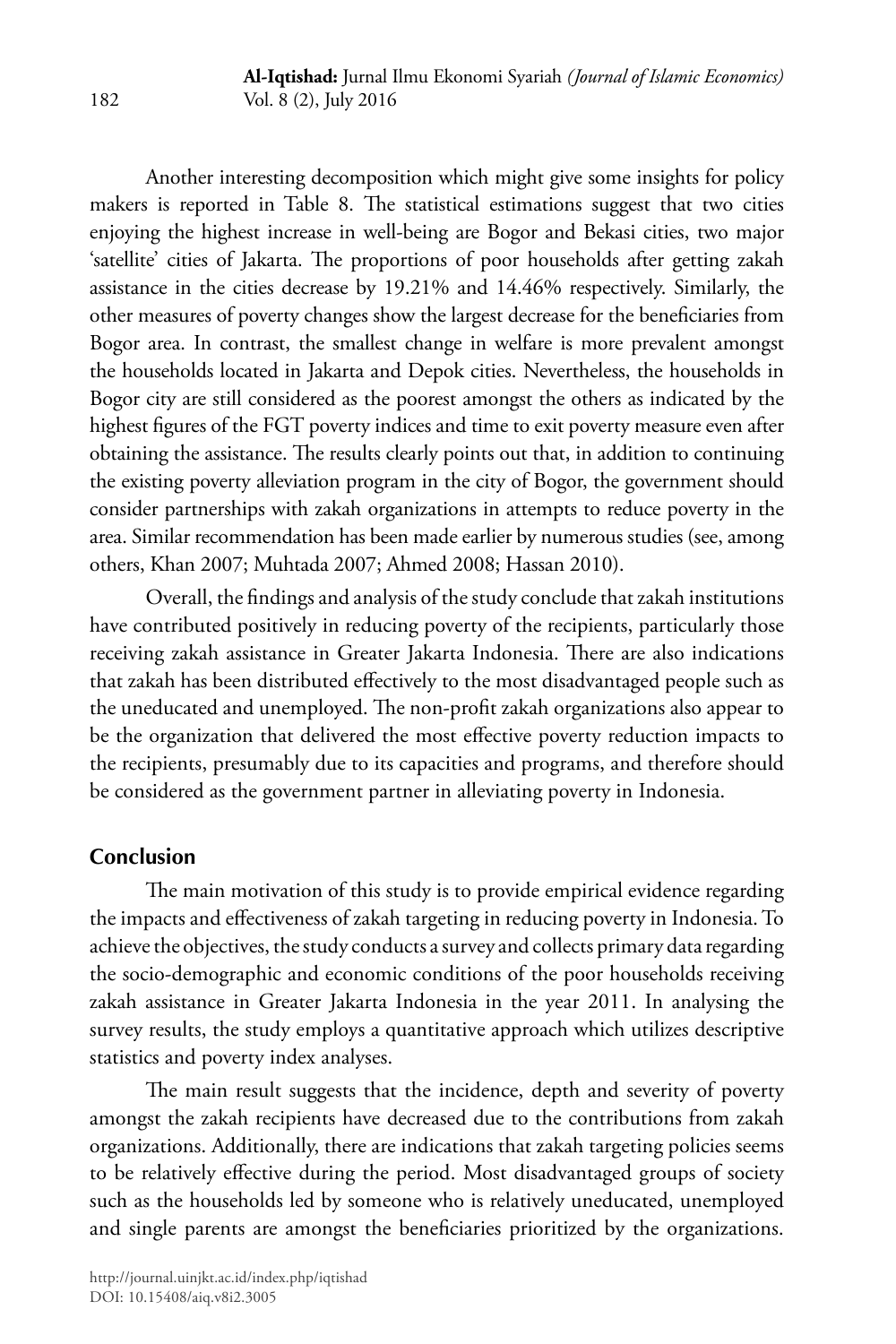The findings provide evidence regarding positive impacts and effectiveness of zakah targeting in reducing poverty in Greater Jakarta Indonesia. It is also notable that the non-profit zakah organizations appear to be the organization that delivered the most effective poverty reduction impacts to the recipients studied.

Based on these findings and analyses, several policy implications and recommendations are highlighted. In the context of enhancing the effectiveness of zakah institutions as a poverty eradication instrument, it is strongly suggested that zakah organizations should increase effectiveness of the zakah targeting and implement more effective poverty-focused programs particularly within the productive economic programs aimed to reduce poverty and income inequality. Collaborative and integrated programs in cooperation with other institutions, particularly between the non-profit and the government zakah agencies, are also recommended. The initiatives are expected to increase the impacts of zakah in reducing poverty and accelerate the achievement of a more prosperous Islamic society in the future.

### **References**

- Abdullah, R. B. (2010). Zakat Management in Brunei Darussalam: A Case Study. Seventh International Conference – The Tawhidi Epistemology: Zakat and Waqf Economy, Bangi Malaysia.
- Ahmad, Z. (1991). Islam, Poverty and Income Distribution: A Discussion of the Distinctive Islamic Approach to Eradication of Poverty and Achievement of an Equitable Distribution of Income and Wealth. Leicester, Islamic Foundation.
- Ahmed, H. (2004). Role of Zakah and Awqaf in Poverty Alleviation. Jeddah: Islamic Development Bank, Islamic Research and Training Institute.
- Ahmed, H. (2008). Zakah, Macroeconomic Policies and Poverty Alleviation: Lessons from Simulations on Bangladesh. Journal of Islamic Economics, Banking and Finance, Vol. 4 (2): 81-105.
- Al Qardawi, Y. (2000). Fiqh Al Zakah: A Comparative Study of Zakah, Regulations and Philosophy in the Light of Qur an and Sunnah. Saudi Arabia: King Abdulaziz University.
- Ali, I. & Z. A. Hatta (2014). Zakat as a Poverty Reduction Mechanism Among the Muslim Community: Case Study of Bangladesh, Malaysia, and Indonesia. Asian Social Work and Policy Review. Vol. 8 (1): 59-70.
- Alisjahbana, A. & A. A. Yusuf (2003). Poverty Dynamics in Indonesia: Panel Data Evidence. Working Paper, Padjadjaran University.
- Arif, G. (2006). Targeting Efficiency of Poverty Reduction Programs in Pakistan. Manila: Asian Development Bank.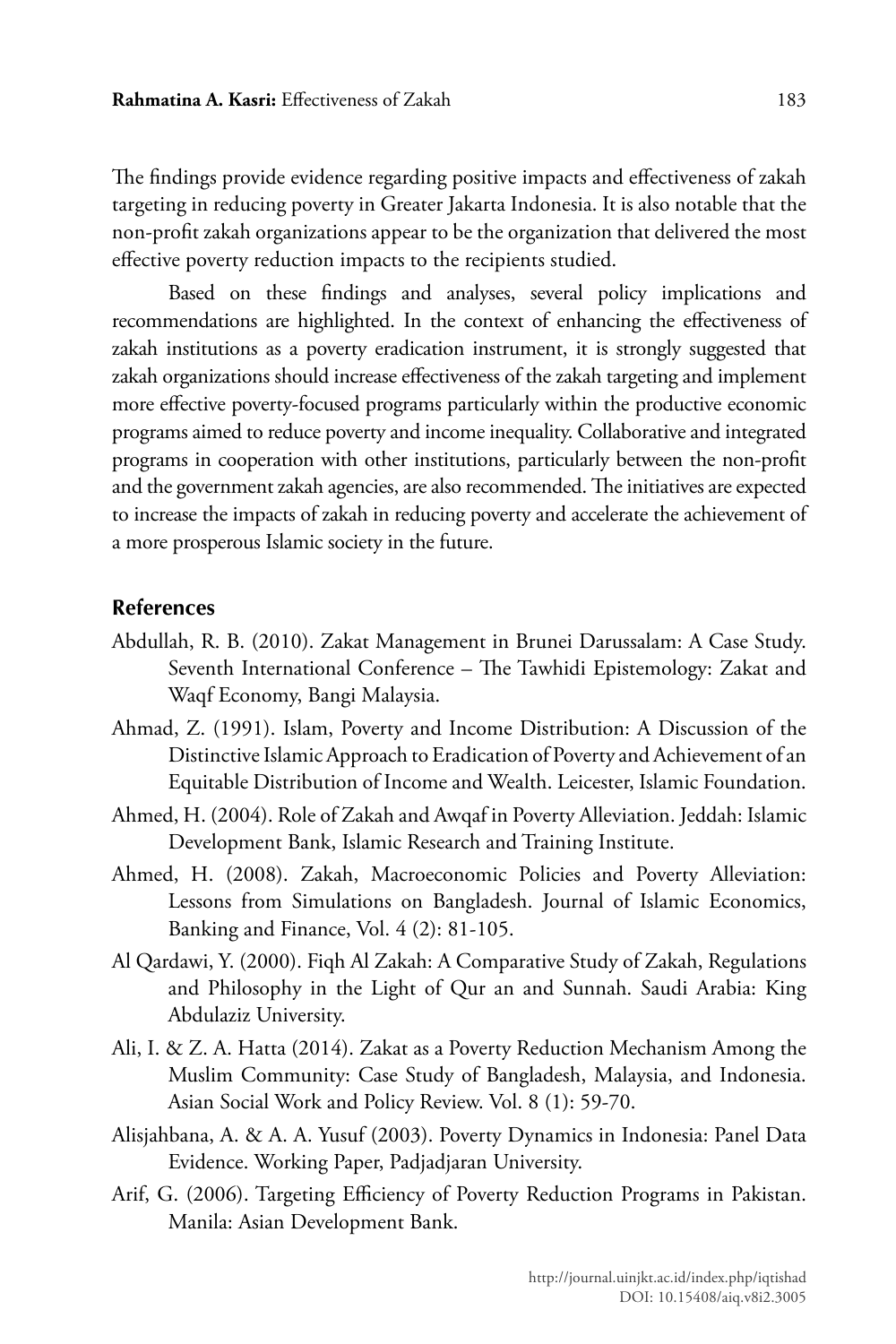- Atkinson, A. B. (1987). On the measurement of poverty. Econometrica: Journal of the Econometrica. Vol. 55 (4): 749-764.
- Badan Pusat Statistik. (2015). Statistik Indonesia 2015. Jakarta: Badan Pusat Statistik.
- Bartlett, J. E., et al. (2001). Organizational Research: Determining Appropriate Sample Size in Survey Research. Information Technology, Learning, and Performance Journal, Vol. 19 (1): 43-50.
- BAZNAS. (2011). Annual Report of BAZNAS 2011. Jakarta: BAZNAS.
- Beik, I.S. (2010). Economic Role of Zakat in Reducing Poverty and Income Inequality in the Province of DKI Jakarta, Indonesia: Case Study of the Government Board of Zakat and Dompet Dhuafa Republika. (Unpublished Dissertation). Kuala Lumpur: International Islamic University of Malaysia.
- Beik, I.S. (2010). Peran Zakat Mengentaskan Kemiskinan dan Kesenjangan. Republika (Iqtishodia Journal Section). Jakarta, Republika: 5.
- Bello, A. & A. Suleman (2011). The Challenge of Achieving the Millennium Development Goals in IDB Member Countries in the Post-Crisis World. IsDB Occasional paper ,16.
- Booth, A. & P. Mosley. (2003). The new poverty strategies: what have they achieved? what have we learned? New York: Palgrave Macmillan.
- Chapra, M. (2000). The Future of Economics: An Islamic Perspective. Leicester: Islamic Foundation.
- Dartanto, T. & Nurkholis (2013). The determinants of poverty dynamics in Indonesia: evidence from panel data. Bulletin of Indonesian Economic Studies. Vol. 49 (1): 61-84.
- Deaton, A. (1997). The Analysis of Household Surveys: A Macroeconomic Approach to Development Policy. Baltimore: Johns Hopkins University Press.
- Foster, J. et al. (1984). A class of decomposable poverty measures. Econometrica: Journal of the Econometric Society. Vol. 52 (3): 761-766.
- Hasan, N. (1987). Zakat in Malaysia: Present and Future Status. IIUM Journal of Economics and Management. Vol. 1 (1): 47-75.
- Hassan, M. K. (2010). An integrated poverty alleviation model combining zakat, awqaf and micro-finance. Seventh International Conference. The Tawhidi Epistemology, Bangi, Malaysia.
- Haughton, J. & S. R. Khandker. (2009). Handbook on poverty and inequality. Washington: World Bank.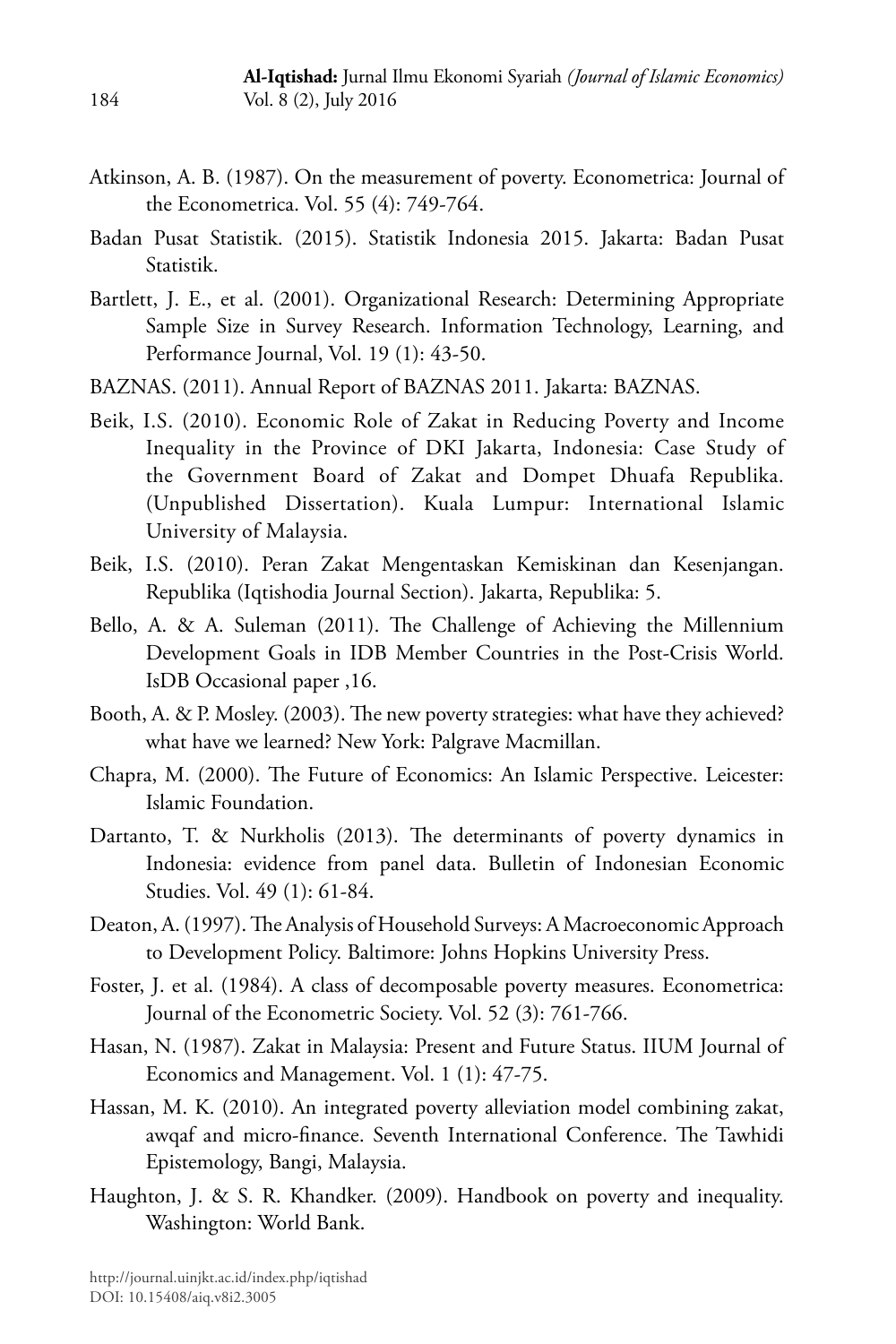- Ibrahim, P. (2006). Economic Role of Zakat In Reducing Income Inequality And Poverty In Selangor. (Unpublished Dissertation). Kuala Lumpur: University Putra Malaysia.
- Imtiazi, I. (2002). Management of Zakah Collection and Disbursement: The Administrative and Managerial Structures in State Organizations: The Pakistan Experience. International Training Seminar on Zakah Management.
- Iqbal, M. (2002). Islamic Economic Institutions and the Elimination of Poverty. Leicester: Islamic Foundation.
- Jehle, G. (1994). Zakat and inequality: Some Evidence from Pakistan. Review of Income and Wealth. Vol. 40 (2): 205-216.
- Kahf, M. (1999). The Performance of The Institution of Zakah in Theory and Practice. International Conference on Islamic Economics towards the 21st Century, Kuala Lumpur, Malaysia.
- Kasri, R. (2013). Giving Behaviors in Indonesia: Motives and Marketing Implications for Islamic Charities. Journal of Islamic Marketing. Vol. 4 (3): 6-10.
- Khan, M. F. (2007). Integrating Faith-Based Institutions (Zakah and Awqaf) in Poverty Reductions Strategies. Pakistan: Institute of Objective Studies.
- Kusuma, D. B. W. & R. Sukmana. (2010). The Power of Zakah in Poverty Alleviation. The Tawhidi Epistemology: Zakat and Waqf Economy. Bangi Malaysia.
- Lister, R. (2004). Poverty: Key Concepts. Cambridge: Polity Press.
- Akram, M. et.al. (2014). Dynamic Role of Zakat in Alleviating Poverty: A Case Study of Pakistan. Munich Personal RePES Archive. https://mpra.ub.unimuenchen.de/56013/1/MPRA\_paper\_56013.pdf. accessed at January 8, 2016.
- Morduch, J. (1998). Poverty, economic growth, and average exit time. Economics Letters. Vol. 59 (3): 385-390.
- Muhtada (2007). The Role of Zakah Organization in Empowering the Peasantry: A Case Study of the Rumah Zakat Indonesia. Yogyakarta Islamic Finance for Micro and Medium Enterprises, Brunei Darussalam.
- Nurzaman, M. S. (2011). Zakat and Human Development: An Empirical Analysis on Poverty Alleviation in Jakarta. International Conference on Islamic Economics. Doha, Qatar.
- Obaidullah, M. (2008a). Role of Microfinance in Poverty Alleviation: Lessons from Experiences in Selected IDB Member Countries. Jeddah, Islamic Research and Training Institute, Islamic Development Bank.